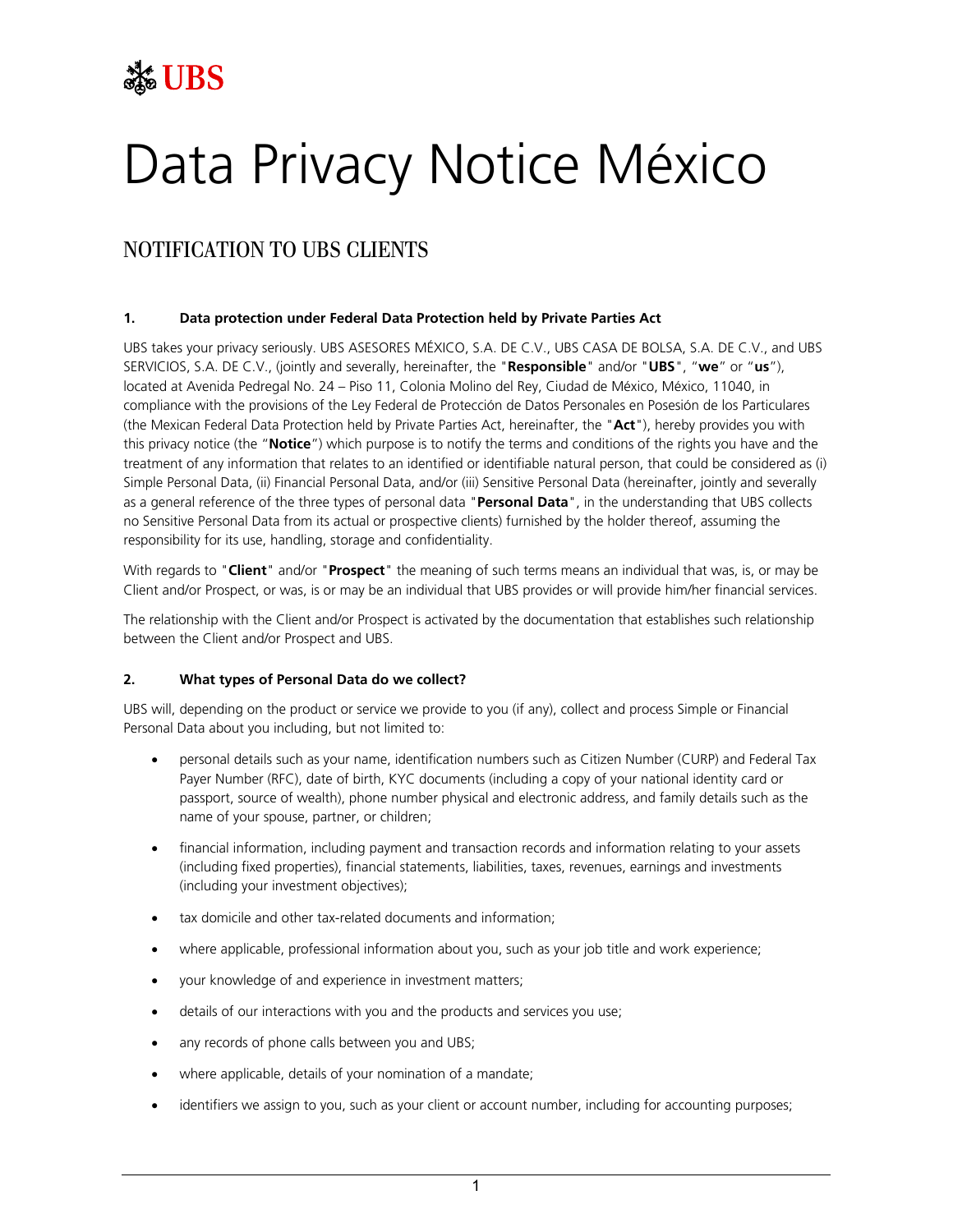

- when you access our Website, data transmitted by your browser and automatically recorded by our server, including date and time of the access, name of the accessed file as well as the transmitted data volume and the performance of the access, your web browser, browser language and requesting domain, and IP address (additional data will only be recorded via our Website if their disclosure is made voluntarily, e.g. in the course of a registration or request). When you visit a UBS website, that website will contain additional information about how we use your information while you are visiting that website; and
- As aforementioned, UBS collects no Sensitive Personal Data from its actual or prospective clients, such as your political opinions or affiliations, health information, racial or ethnic origin, religious or philosophical beliefs, and to the extent legally possible, information relating to criminal convictions or offences, however, in case it becomes necessary (permitted or required by law), UBS will, as defined in the Act request your written and express consent to do so.

UBS collects certain of the above Personal Data types in relation to prospective clients. This Personal Data is relevant to establish and build relationships with a view to entering into a contractual agreement with them. The above mentioned Personal Data mentioned are collected from:

- Information that you directly provide;
- Information that UBS receives from the entities that are part of the Corporate Group of the Client and/or Prospect.
- Information that UBS may receive from third parties such as past services providers.
- Information UBS may collect from public registers (which, depending on the product or service you receive and the country of the UBS entity with which you have a contractual relationship, may include beneficial ownership and other registers), public administration or other third-party sources, such as wealth screening services, credit reference agencies, fraud prevention agencies, intermediaries that facilitate data portability, and other UBS Group entities.

If relevant to the products and services we provide to you, we will also collect information about your additional card holders or account holders, business partners (including other shareholders or beneficial owners), dependants or family members, representatives, and agents. Additionally, where you are an institutional or corporate client or investor, we will also collect information about your directors, employees or shareholders. Before providing UBS with this information, you should provide a copy of this Notice to those individuals.

#### **3. For which purposes do we process Personal Data?**

We always process your Personal Data for a specific purpose and only process the Personal Data which is relevant to achieve that purpose. In particular, we process Personal Data for the following purposes:

- a) client on-boarding processes, including to verify your identity and assess your application (including the need for guarantees or other securitisation tools) if you apply for credit, and to conduct legal and other regulatory compliance checks (for example, to comply with anti-money laundering regulations, and prevent fraud);
- b) providing products and services to you and ensuring their proper execution, for instance by ensuring that we can identify you and make payments to and from your accounts in accordance with your instructions and the product terms;
- c) managing our relationship with you, including communicating with you in relation to the products and services you obtain from us and from our business partners, handling customer service-related queries and complaints, facilitating debt recovery activities, making decisions regarding credit or your identity, tracing your whereabouts, and closing your account (in accordance with applicable law) if it remains dormant and we are unable to contact you after a period of time;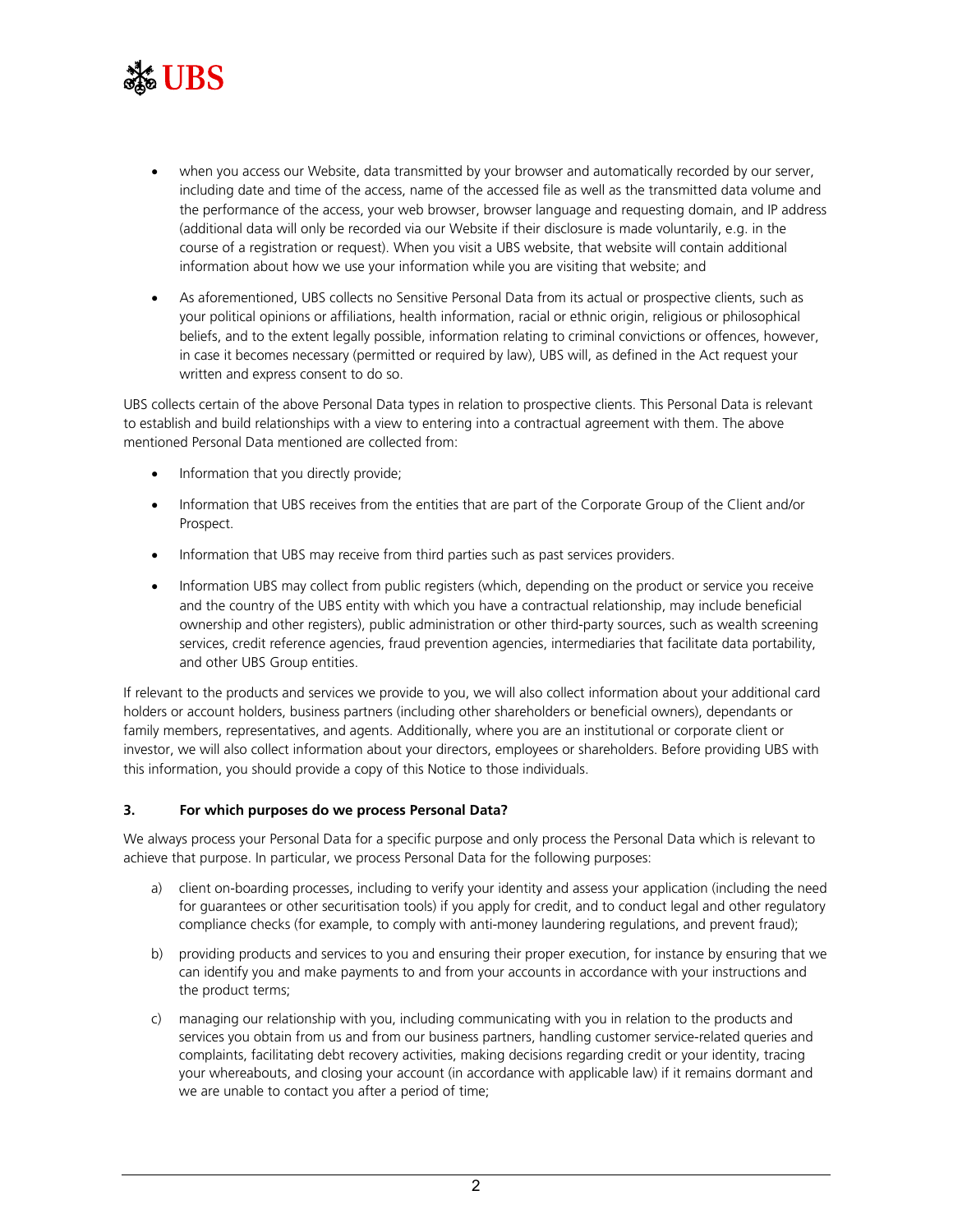

- d) helping us to learn more about you as a customer, the products and services you receive, and other products and services you may be interested in receiving, including profiling based on the processing of your Personal Data, for instance by looking at the types of products and services that you use from us, how you like to be contacted and so on;
- e) taking steps to improve our products and services and our use of technology, including testing and upgrading of systems and processes, and conducting market research to understand how to improve our existing products and services or learn about other products and services we can provide;
- f) meeting our on-going regulatory and compliance obligations (e.g. laws of the financial sector, anti-moneylaundering and tax laws), including in relation to recording and monitoring communications, disclosures to tax authorities, financial service regulators and other regulatory, judicial and governmental bodies or in proceedings, and investigating or preventing crime;
- g) ensuring the safety of our customers, employees and other stakeholders;
- h) undertaking transactional and statistical analysis, and related research;
- i) underwriting;
- j) for the UBS Group's prudent operational management (including credit and risk management, insurance, audit, systems and products training and similar administrative purposes); and
- k) any other purposes we notify to you from time to time.

In addition, we may process your Personal Data for the following secondary purposes, which are not necessary for the provision of services to you, but which allow us to improve our services to you:

a) contacting you for direct marketing purposes about products and services we think will be of interest to you, including those offered by us, UBS Group entities, and our other business partners, and facilitating competitions and promotions.

In case you do not want your data to be processed for these additional purposes, please let us know by contacting us as indicated in section 6 below.

#### **4. Who has access to Personal Data and with whom are they shared?**

Access to Personal Data within UBS will be limited to those who have a need to know the information for the purposes described in this Notice, and may include its Managers and their representatives, and personnel in the areas of Compliance, Legal, Finance, and Accounting.

#### **4.1. With the UBS Group**

We may transfer and share the information of your Personal Data to national or foreign affiliates and subsidiaries belonging to its business group, which share internal processes and policies, for its corporate management and in order to ensure a consistently high service standard across our Group, and to provide you with better services and products.

#### **4.2. Third Parties**

When providing products and services to you, we will share Personal Data with persons acting on your behalf or otherwise involved in the transaction (depending on the type of product or service you receive from us), including, where relevant, and to the extent permitted by the applicable regulation, and in the understanding that these are obliged to maintain the confidentiality of the provided Personal Data and comply with the terms and conditions of this Notice, the following types of companies:

- a party acquiring interest in, or assuming risk in or in connection with, the transaction (such as an insurer);
- issuers of securities (including third parties appointed by them) in which you have an interest, where such securities are held by UBS for you;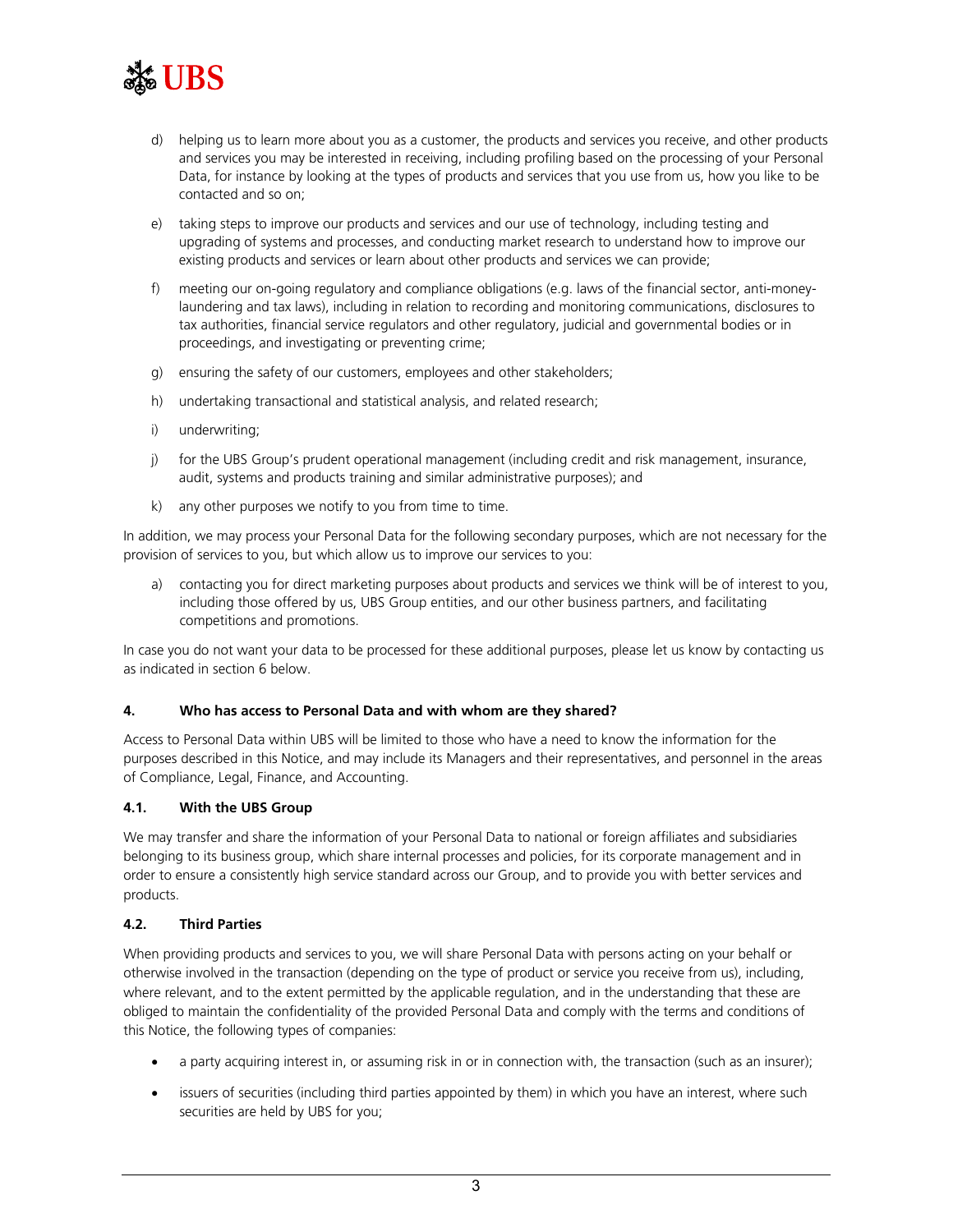

- payment recipients, beneficiaries, account nominees, intermediaries, and correspondent and agent banks (including custodian banks);
- clearing houses, and clearing or settlement systems; and specialised payment companies or institutions such as SWIFT;
- (if you hold a credit card with us) credit card associations, and other card payment and platform providers;
- market counterparties;
- upstream withholding agents;
- swap or trade repositories;
- stock exchanges;
- other financial institutions, credit reference agencies or credit bureaus (for the purposes of obtaining or providing credit references);
- any third-party fund manager who provides asset management services to you; and
- any introducing broker to whom we provide introductions or referrals.

#### **4.3. Service providers**

In some instances, we also share Personal Data with our suppliers, including UBS Group companies and other business partners who provide services to us, such as IT and hosting providers, marketing providers, communication services and printing providers, debt collection, tracing lost accounts, debt recovery, fraud prevention, and credit reference agencies, and others. When we do so we take steps to ensure they meet our data security standards, so that your Personal Data remains secure and processed in compliance with the terms of this Notice.

#### **4.4. Public or regulatory authorities**

If required from time to time, we disclose Personal Data to public and judicial authorities, regulators or governmental bodies and in proceedings, including when required by law or regulation, under a code of practice or conduct, or when these authorities or bodies require us to do so.

#### **4.5. Others**

- If our business is sold to another organisation or if it is re-organised, Personal Data will be shared so that you can continue to receive products and services. We will usually also share Personal Data with prospective purchasers when we consider selling or transferring part or all of a business. We take steps to ensure such potential purchasers keep the data secure.
- If you exercise your right to data portability, we will usually disclose your Personal Data to an intermediary that facilitates data portability in accordance with applicable law and regulations.
- We will disclose Personal Data where required to exercise or protect legal rights, including ours and those of our employees or other stakeholders, or in response to requests from individuals or their representatives who seek to protect their legal rights or such rights of others.

#### **5. International transfers of Personal Data**

The Responsible gives notice that to comply with the purposes set out in section 3, the Responsible can transfer Personal Data to third parties, in the understanding that these are obliged to maintain the confidentiality of the provided Personal Data and comply with the terms and conditions of the Notice. The Responsible may transfer the collected Personal Data to UBS´ national or foreign entities or subsidiaries, which share internal policies and processes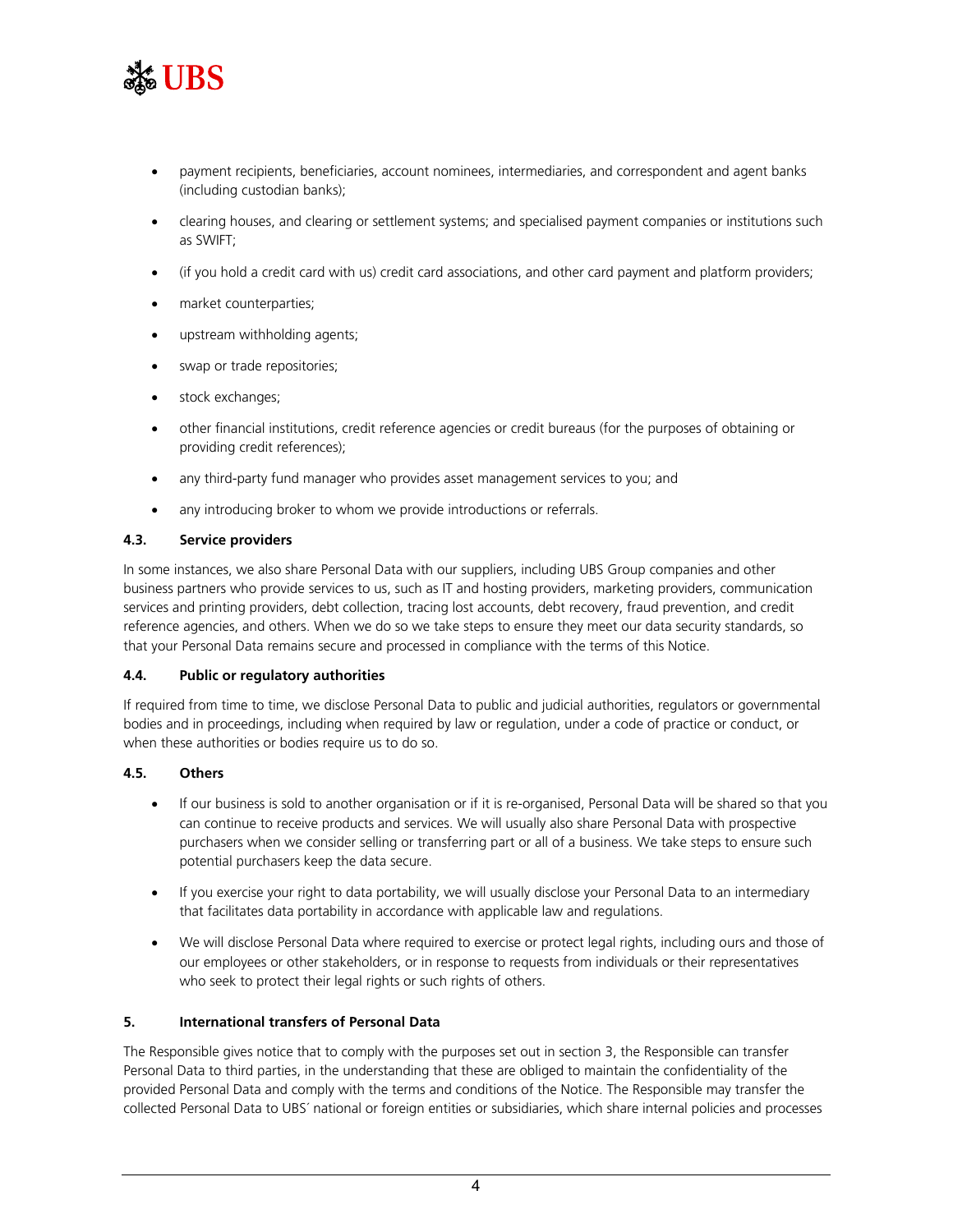

for the proper corporate management. Furthermore, if such third parties are located inside or outside México, to the extent that we require your consent for any such transfer, we understand that by the terms of this Notice that we have obtained your implied consent absent any specific withdrawal of such consent by you, as indicated in section [11](#page-5-0) below.

#### **6. Means and Procedures for exercising Access, Rectification, Cancellation and Objection Rights.**

If you or you legal representative would like to access, rectify, delete, cancel, copy, limit, suppress or object your Personal Data or require that the same may no longer be used by UBS, (hereinafter, the "ARCO Rights") in accordance with the Act, please contact the Client Complaint Handling Unit (CHU) at [SH-DerechosARCO@UBS.com](mailto:SH-DerechosARCO@UBS.com) mentioning your name, address or any other mean to communicate the response to your request and the purpose of such request, specifying which ARCO Right established in the Act do you want to exercise. Upon receipt of such request, UBS will consider it in accordance with the Act, its Regulations and the internal privacy policies of UBS and shall respond to your request within a period of twenty (20) business days from receipt. It is important to bear in mind that certain Personal Data may not be subject to access, rectification, suppression, and copy and deletion rights, as provided in data protection and other laws and regulations.

If you have any question or doubt in connection with the manner in which UBS processes your Personal Data, please contact the Group Data Protection Office by sending an email to [dpo-americas@UBS.com](mailto:dpo-americas@UBS.com)

#### **7. Limitations on the use and disclosure of Personal Data**

You may at any time revoke the consent granted to us for processing your Personal Data for a secondary purpose related to the direct marketing of our products to you, and limit any use or disclosure thereof. In addition to the procedure established in the immediately preceding section, you may impose limitations on the secondary use or disclosure of your Personal Data by sending an email to [SH-DerechosARCO@UBS.comm](mailto:SH-DerechosARCO@UBS.com), containing a request to be registered in the "**Advertising Exclusion List**", in order not to receive promotional information about our products and services.

If you are not satisfied with any aspect of the processing of your Personal Data by UBS, we would like to discuss it with you to understand how we can rectify the issue. If you would like to speak to us about our use of your Personal Data or the exercise of your ARCO rights, you can contact the Group Data Protection Office by emailing [dpo-americas@ubs.com](mailto:dpo-americas@ubs.com) or using the contact details that can be found at[: www.ubs.com/mexico.](http://www.ubs.com/mexico)

#### **8. Security Note**

We have in place appropriate technical and organisational measures to prevent unauthorised or unlawful access to the Personal Data you have provided to us. As complete data security cannot be guaranteed for communication via emails, instant messaging, and similar means of communication, we would recommend sending any particularly confidential information by an alternative secure means.

#### **9. Changes to your Personal Data**

We are committed to keeping your Personal Data accurate and up to date. Therefore, if your Personal Data changes or you would like to make any amendment to the information please inform us of the change as soon as possible.

#### **10. Changes to this Notice**

This Notice was updated in July 2020.

UBS shall modify this Notice with the purpose to improve the security in the treatment of your Personal Data, incorporating new measures that are provided by the law or the regulations. Any amendment or update to this Notice, we will make it available to you via [www.ubs.com/mexico.](https://www.ubs.com/mx/es.html)